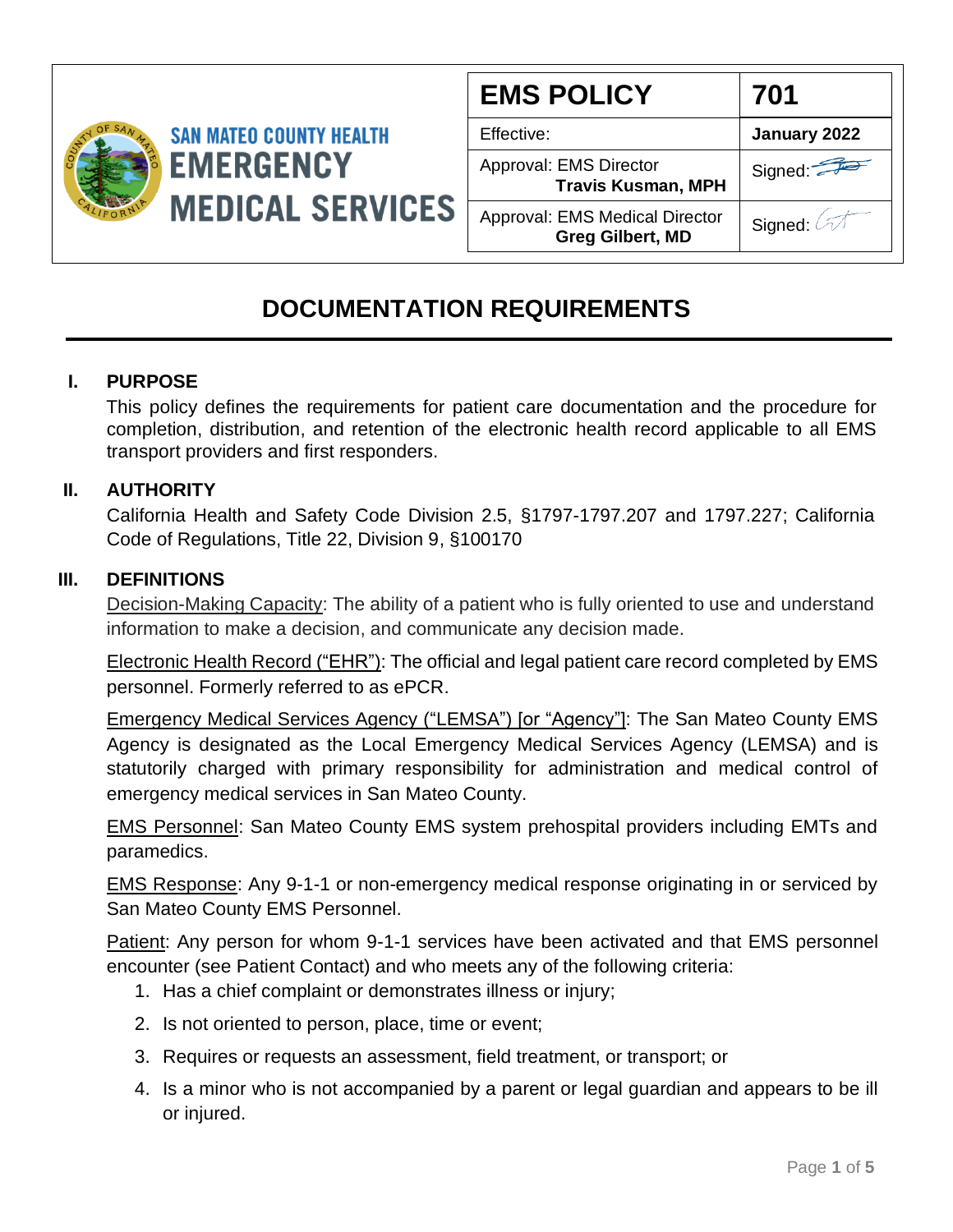

| <b>EMS POLICY</b>                                                | 701          |
|------------------------------------------------------------------|--------------|
| Effective:                                                       | January 2022 |
| Approval: EMS Director<br><b>Travis Kusman, MPH</b>              | Signed:      |
| <b>Approval: EMS Medical Director</b><br><b>Greg Gilbert, MD</b> | Signed: 4    |

Patient Contact: Any time when EMS personnel encounter a patient and perform any of the following:

- 1. Offer medical assistance when medically indicated;
- 2. Perform a visual assessment of clinical acuity;
- 3. Perform a hands-on physical assessment, including vital signs;
- 4. Determine the mechanism of injury;
- 5. Obtain a history of present illness; or
- 6. Witness any medical care rendered by other parties.

# **IV. POLICY**

- A. EMS Personnel shall complete an EHR for each EMS response when a unit arrives at scene, regardless of outcome. This includes responses where there was no Patient Contact.
- B. All available and relevant information shall be accurately documented in the EHR.

# **V. EHR AVAILABILITY**

The timely delivery of a completed EHR to the receiving facility is a high priority. Every effort shall be made to complete and transmit an EHR at the earliest opportunity.

- A. Transporting agencies shall leave a Field Care Worksheet with receiving facility staff if an EHR cannot be completed prior to clearing the receiving facility (e.g., low system levels).
- B. Non-transporting agencies that have turned over Patient care to transporting personnel should send a Field Care Worksheet with the Patient. Non-transporting agencies are not required to transmit EHRs to receiving facilities.
- C. All EHRs shall be completed and transmitted to the receiving facility, as applicable, and/ or posted to the EHR server as soon as possible, but not more than twenty-four (24) hours after Patient Contact, or end of shift, whichever is shorter.

# **VI. EHR PROCEDURES**

- A. It is the responsibility of all EMS Personnel to properly and thoroughly complete documentation as required by EMS policy.
- B. When a first response apparatus and/ or emergency ambulance arrive at scene and are either cancelled or determine that the person for whom they are called does not meet the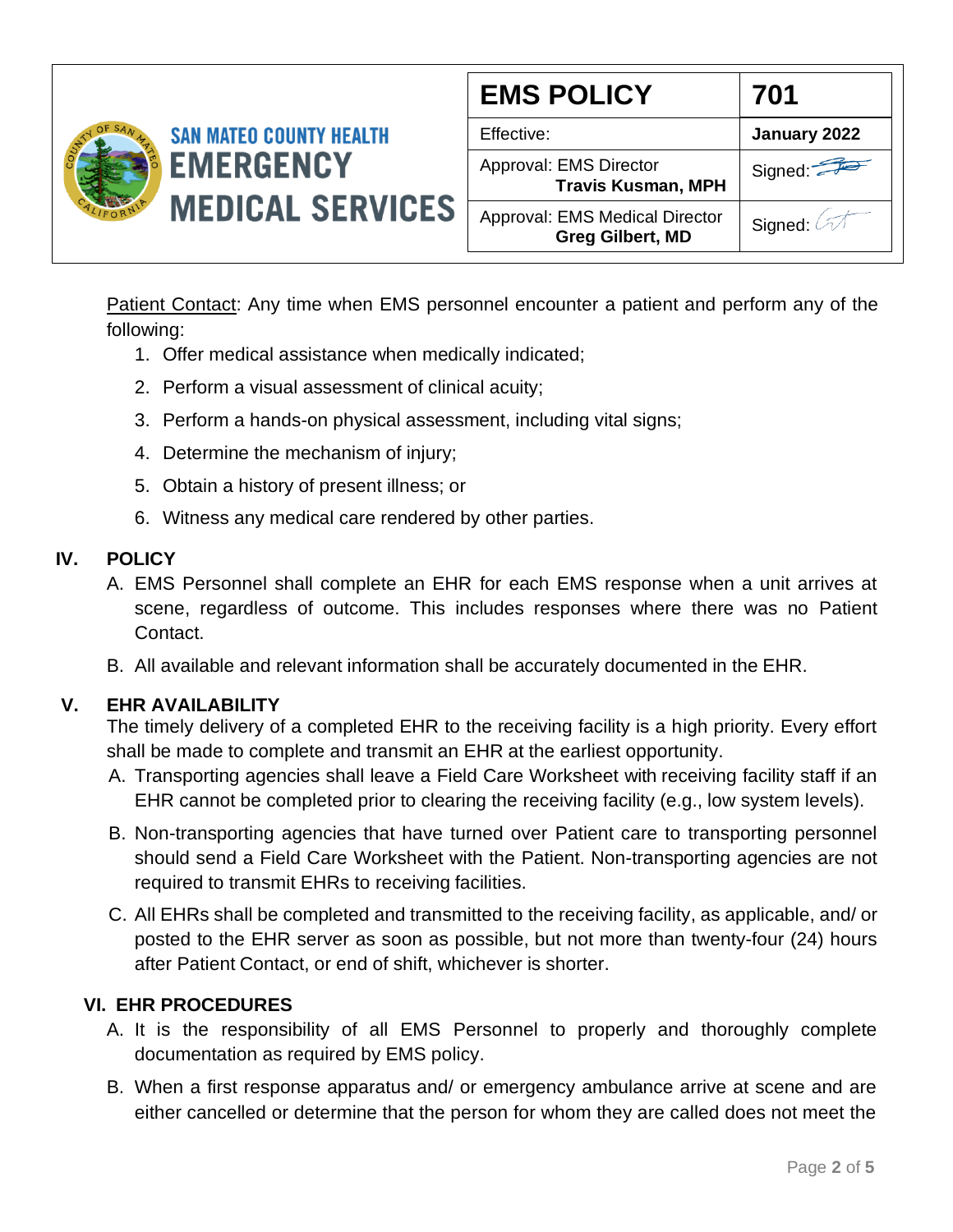

definition of a Patient or Patient Contact, an EHR shall be completed. This requirement includes documentation of arrival at scene, reason for cancellation, and why a person did not meet the definition of a Patient and/ or Patient Contact.

- C. For multi-apparatus responses (e.g., vehicle accidents, structure fires, hazmat responses), only first response apparatus and ambulances involved in Patient assessment/ care or medical standby are required to complete an EHR. If no apparatus arrived on scene, the first due apparatus is required to complete the EHR.
- D. It is the responsibility of EMS Personnel to assess and render the indicated emergency treatment and transportation for a Patient and create an EHR.
- E. EMS Personnel performing an assessment and/ or providing care to a Patient are responsible for accurately documenting all available and relevant EHR information. This requirement includes transport and first responder personnel.
- F. EMS Personnel shall only document their assessment findings and treatment rendered in the data fields of the EHR. Assessment findings and treatment delivered by other agencies at scene shall be documented in the narrative section of the EHR, not within the data fields.
- G. Use of approved abbreviations is permitted in the narrative section of the record, or as defined in automated EHR pre-designated pick lists (see RF03 – Approved Abbreviations).
- H. Unless cancelled, EMS Personnel should include, at a minimum, the following information in the EHR:
	- 1. Complete demographic information.
	- 2. A clear history of the present illness with chief complaint, the onset time, associated complaints, pertinent negatives, mechanism of injury, etc. The information should accurately reflect the Patient's chief complaint as stated by the Patient to the EMS provider.
	- 3. An appropriate, thorough physical assessment that includes all relevant portions of a head-to-toe physical exam. The findings shall be documented in the applicable data sets. When appropriate, this information may be supplemented in the narrative section of the EHR.
	- 4. At least two (2) complete sets of vital signs for every Patient including, at a minimum: Pulse, respirations, blood pressure, pulse oximetry, and estimated patient weight.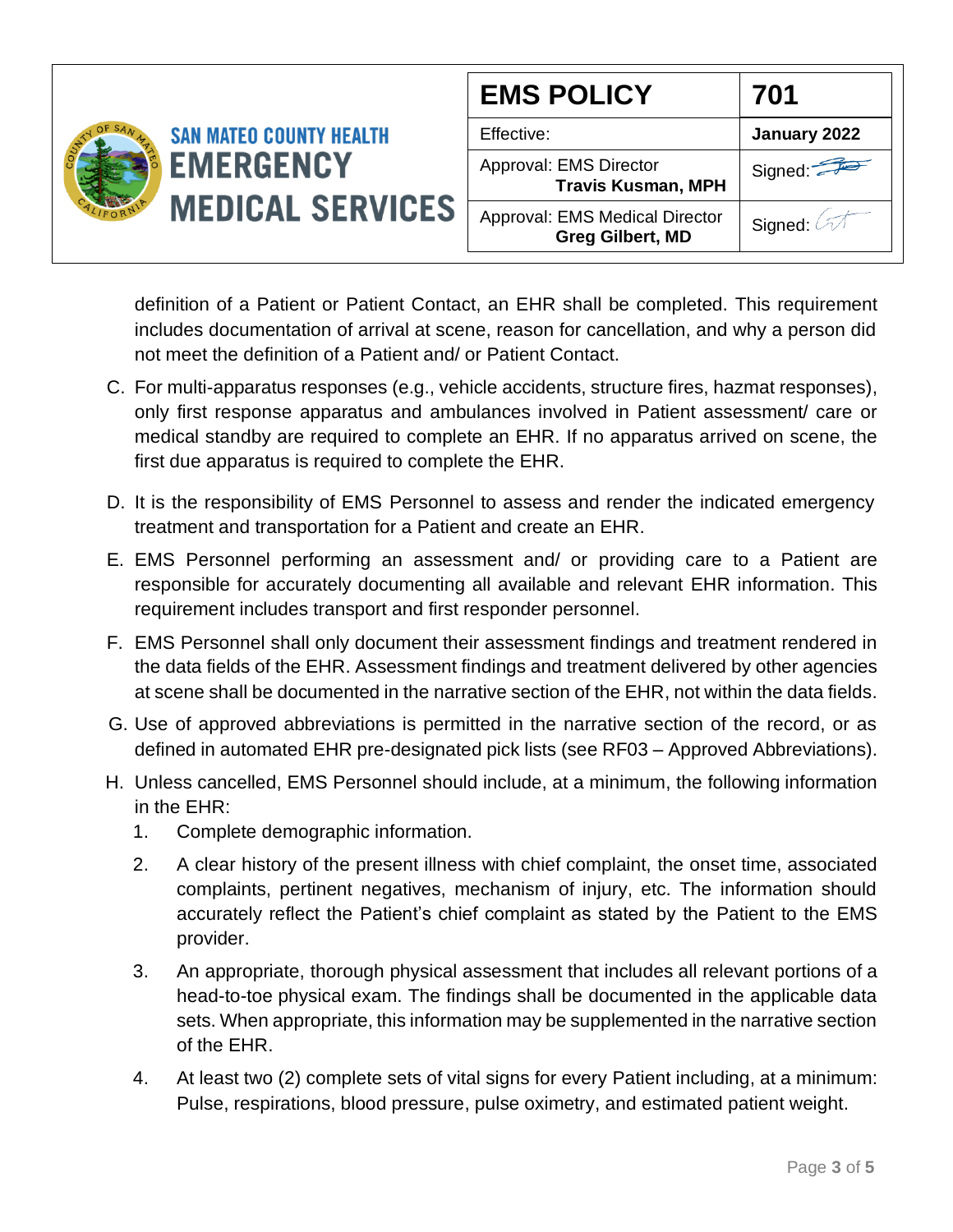

- a. At least one complete set of vital signs should be completed prior to transfer of Patient from first responders to ambulance personnel;
- b. Vital signs should be repeated and documented after medication administration, prior to patient transfer, and as needed during transport.
- c. For children < three (3) years of age, blood pressure measurement is not required but should be measured, if possible, especially in critically ill patients in whom blood pressure measurement may guide treatment decisions.
- 5. A pain scale shall be documented for each Patient.
- 6. The CAD to EHR interface embedded within the EHR system should be used to populate all EHR data fields it supplies. When 9-1-1 center times were improperly recorded, these may be edited for accuarcy.
- 7. Cardiac monitor data shall be transferred from the device and uploaded into the EHR. If transferred automated vital sign values do not correlate with manually obtained values, or are not consistent with the patient's clinical condition, providers should manually check vitals and record manual results.
- 8. For medication administration, the drug dosage, route, administration time and patient response shallbe documented.
- 9. A complete list of treatments in chronological order. Response to treatments should also be listed.
- 10. For Patients with extremity injury, neurovascular status must be noted before and after immobilization.
- 11. For Patients with spinal motion restriction, document motor function before and after motion restriction.
- 12. For IV administration or saline lock placement, document the catheter size, site, number of attempts, type of fluid, and flow rate.
- 13. A cardiac monitor strip shall be electronically attached for all patients placed on the cardiac monitor. All 12-Lead ECGs shall also be included. Any significant rhythm changes should be documented. Initial, ending as well as pre and post procedural strips should be attached for each therapeutic electrical intervention performed including defibrillation, cardioversion and / or pacing.